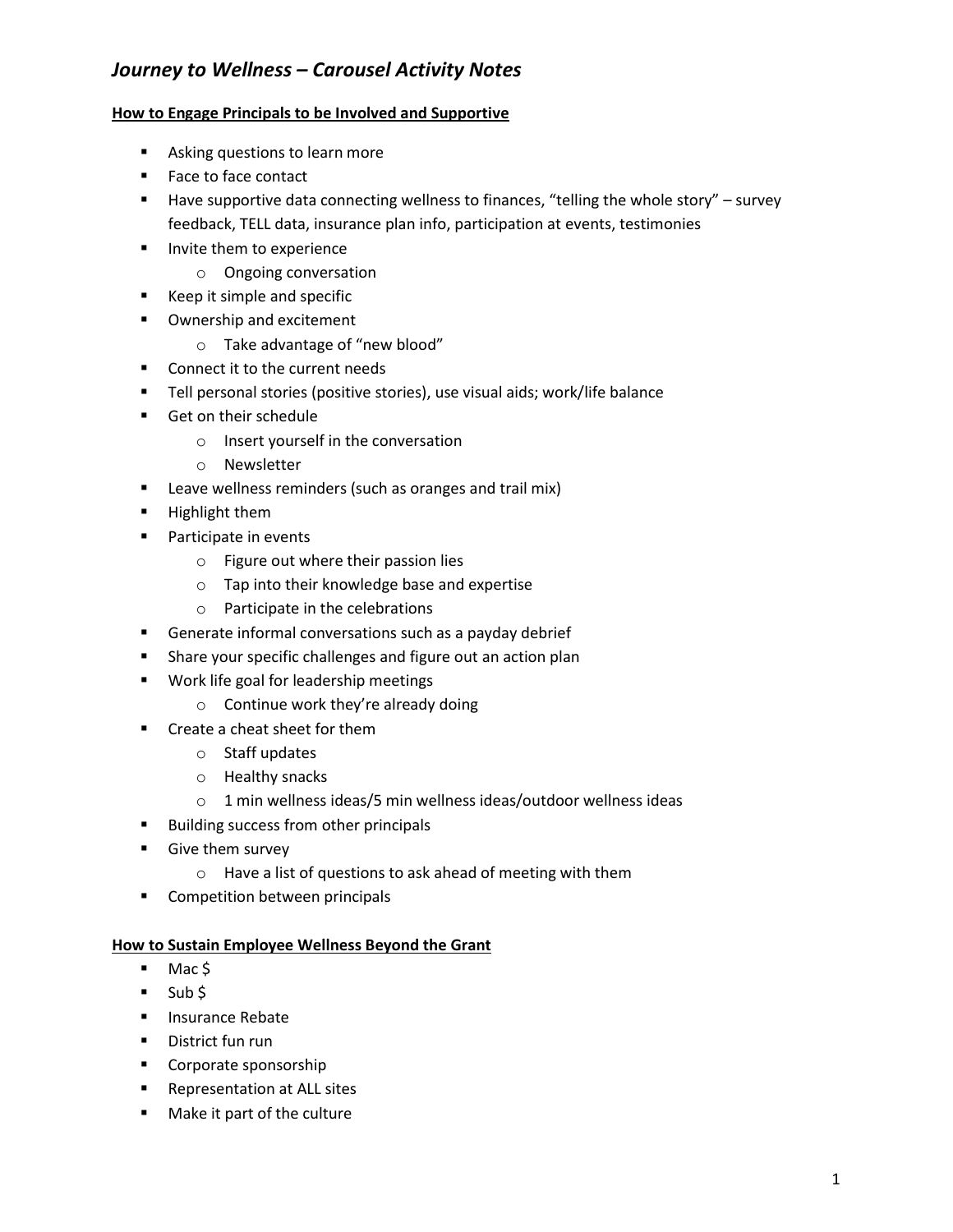### **How to Gain Union Support and Involvement**

- **Ask union about Engage data**
- Union stewards on wellness council
- **Develop model contract language with bargaining team**
- **Invite to wellness events social and physical**
- Get to know the union membership chair and coordinate
- **•** Develop a relationship
	- o Ask them to present at a local rep council meeting
	- o Look at safety committee for a model
- **Invite OEA leadership (not just in-district)**
- **Incentives/mini prizes/swag**
- **Collaborate to reshape an activity that needs to be refreshed**
- Benefit Advisory bring up wellness, ask for their ideas
- **Understand union priorities** 
	- o Find common ground for employee wellness
	- o Understand their point of view
- Go to the OEA RA bring wellness NBI
- Ask the NN/DD to partner
- Ask union to host an event or partner on a survey
- **Nental health wellness**

### **How to Leverage Health Insurance Benefits**

- **EXTER** Communication help people know and understand what is available to them
	- o Share on district websites
- **Wellness Advisors**
- **Filu shot clinics**
- **•** Dental benefits
- **Engagement from HR**
- **Benefit and wellness fairs**
- Website links to available resources benefits/public health
	- o Tweet
	- o Email/message
	- o "Did you know?"

#### **How to Create Wellness Challenges**

- **Face to face with building wellness rep**
- **Water challenge collapsible water bottles**
- Survey time, facility, interests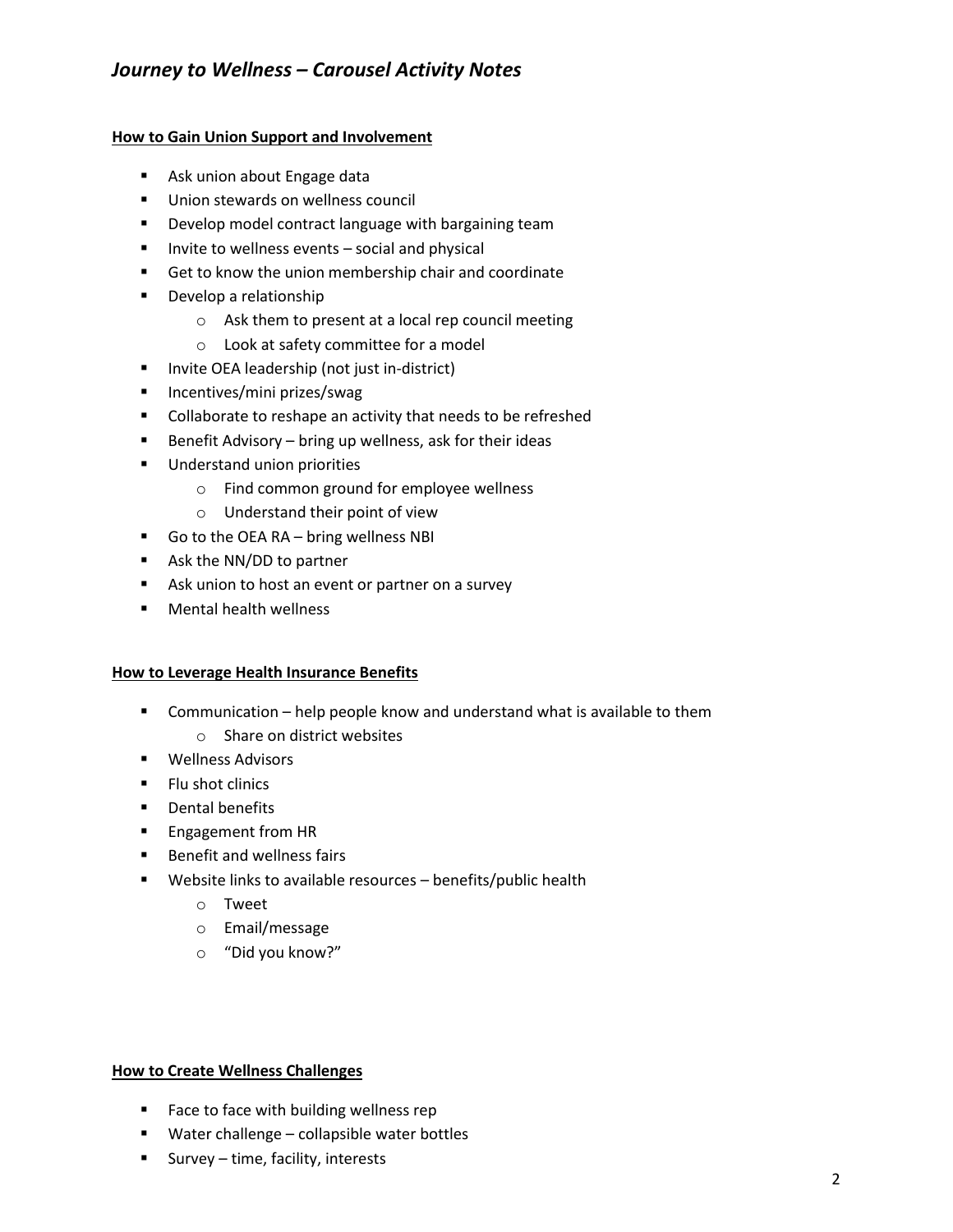- Know your tsunami trail Walker Tracker challenge
- Know your community and what's available (could be no cost)
- Golf courses discounts
- Partners hospital, wellness coordinator
- Networking internet as resources
- Between school buildings/departments or close by districts or other community partners
- Know resources  $-5K$  partners with police and city
- Know your numbers  $-$  have nurses come in and explain
- $\blacksquare$  Salad club bring healthy components
- Grand prize paddle board
- **Facebook page**
- **FIM** Freezer meals, make 4 options first 5 to show up pay half price for class
- **Whole family participation**
- **Moving trophy**
- Gardening challenge what comes from the garden, type, who grows the most lbs and do a cooking challenge and/or share recipes
- Healthy Halloween luncheon healthy version and note on how healthier trophy (homemade, see Pinterest)
- Coloring page challenge district wide, kids judge, prize such as Hoodoo sledding pass
- **Incentives such as gift cards, pencils, massage gift card, local gym 3 month membership, safety** equipment for home/work, t shirts, Fit Bits
- **Posters**
- **Turning in challenges/activity punch card = massage**
- $\blacksquare$  Maintain don't gain just participation
- **EXTE:** Little prizes for all who participate (because some may be tired of never winning a grand prize)
- One challenge a month water/sleep/deep breathing for stress reduction/create your own
- Survey did you do this?
- **Redesign logo**

### **How to Engage Hard to Reach Employees**

- **Survey staff, collect data**
- **In-person, one on one communication**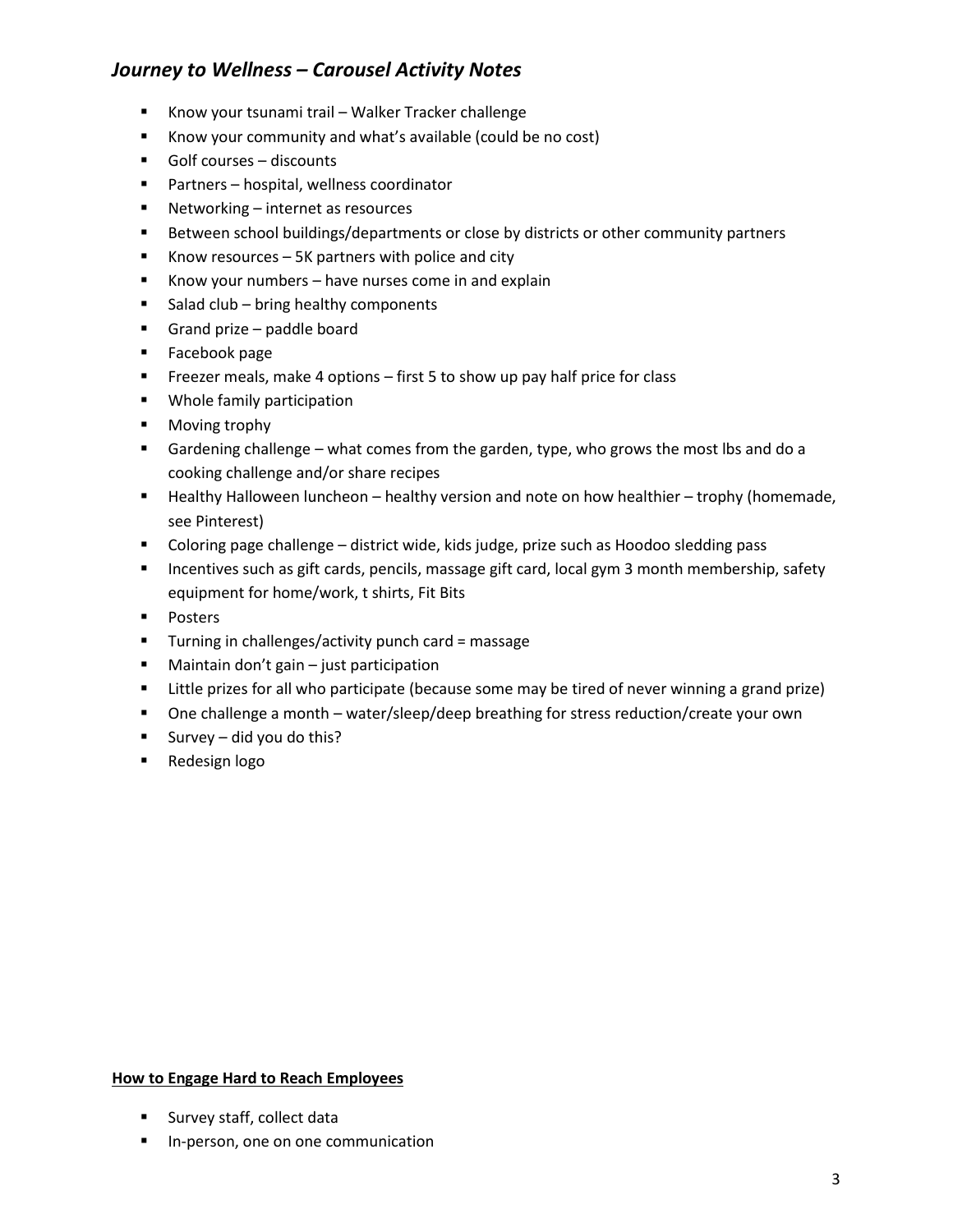- **Different strategies to reach staff**
- **URIGE Variety of wellness opportunities that meet their needs and interests**
- Variety of times offered for activities
- **Rewards or incentives for participation**
- Celebrate things already being done
- **Building trusting relationships**
- $\blacksquare$  Staff driven not top down approach
- **Find/encourage wellness buddy**
- **Translation services, childcare opportunities during wellness activities**
- **Create wellness committee**
- **Foster relationships for staff at the school and department level**
- **Include staff at different locations with variety of activity ideas and options such as staff** meetings, virtual options, individual activity options, newsletters
- Offer activities that involve families and children brainstorm free activity ideas
- Wellness activities offered during the work day such as moment of gratitude, stretching, mats, Headspace or other app on speakers during prep time
- Give credit to wellness opportunities already created by staff
- **EXP** Celebrate social gatherings with staff already happening/established
- Reframe activities as part of wellness program celebrate successes

### **Getting Board Support**

- **visuals**
- Get on the agenda (show/tell) seeing is believing
- Use the TELL data
- Use your superintendent
- Policy wellness policy EFA (employee wellness language); find EFA make sure it is current
	- o What board members need to know and do wellness
	- o Board sec from OSBA
- **Resource management sub \$, insurance connect dots for the board (take care of the people,** cost savings)
- Get a board member on the wellness committee
- **Invite board members to participate in wellness activities**

### **How to Integrate Employee Well-being Practices into the School Day/Environment**

- **Walk during lunch breaks**
- **E** Classes after work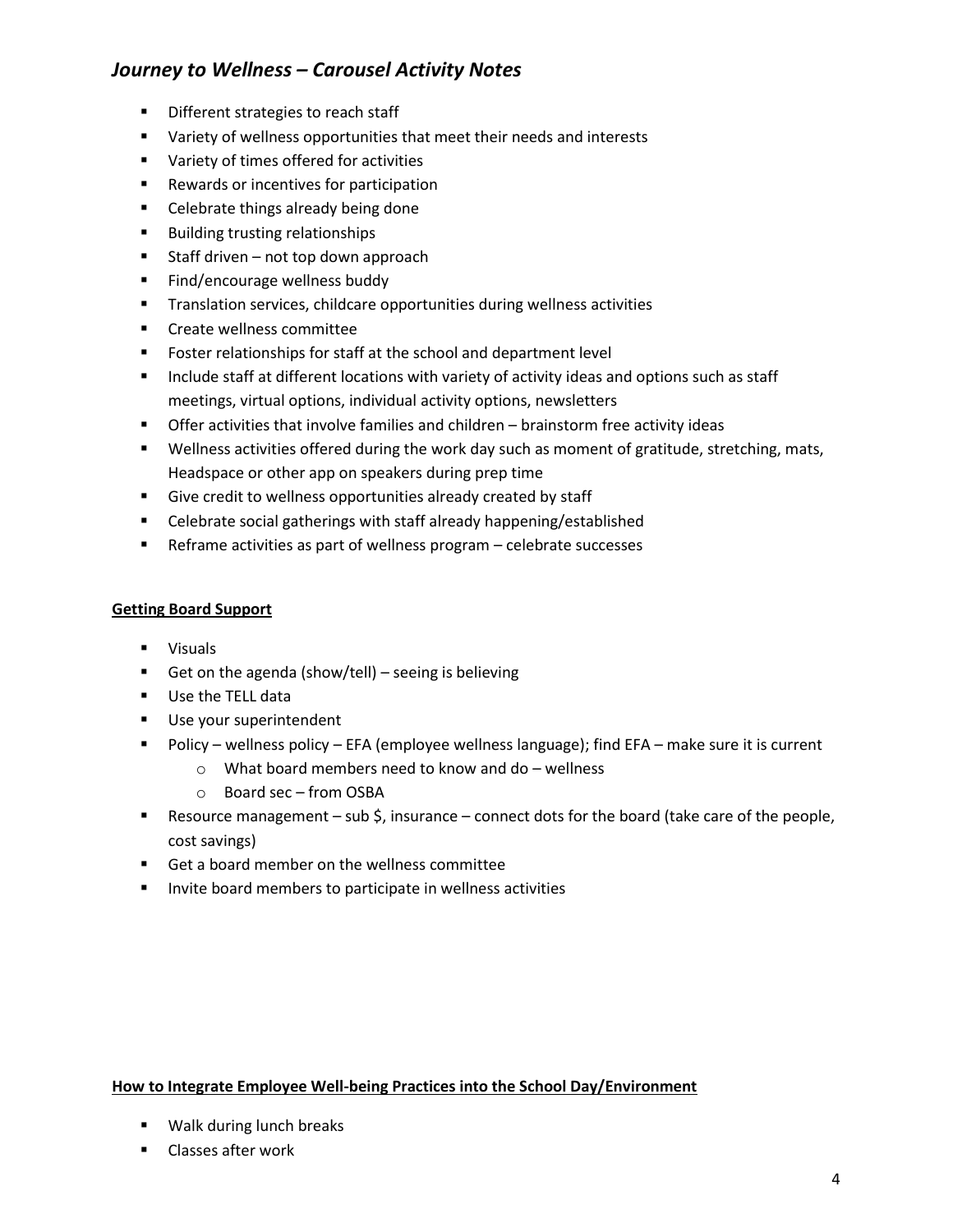- **Meditation Monday with students**
- **Participate in mindfulness with students**
- **Walking meetings**
- **Walk to someone in building instead of email**
- Staff-wide PD built into work time
- **Before school activities**
- Weight Watchers-style check ins for all types of wellness goals
- **Wellness tips in daily announcements**
- #1smallthing write and post somewhere
- **Wellness Wednesday (t shirts)**
- **•** Mindful moments
- **Weekly staff wellness emails**
- **•** On-site wellness spaces to be used on own time
- **Posters by printers**
- **If** Ideas for back of badge such as stress thermometer
- Random acts of kindness
- **EXEC** Checking in with others/acknowledgment
	- o Helps others to feel seen
	- o Mean it!
- Build time into lesson plans
- **EXECOMMUNITY period/circle during class time**
- Mindfulness book/article club during lunch rotate among buildings
- Go Noodle (online) to do with students
- **Example 1** Essential oil diffusers in rooms
- **Deliver prizes during work/class**
- Have kids track/encourage
- Water and snacks available to all, bottle-fill
- **Gratitude trees**
- **Encourage standing/stretching during meetings**
- **•** Organized appreciation/recognition
- **Playing at recess**
- **Water bottles/gear**
- Chime for transitioning activities
- Marysville soft start in morning, MindUp curriculum

#### **How to Gain Active Leadership Support**

Get to know "new" leadership